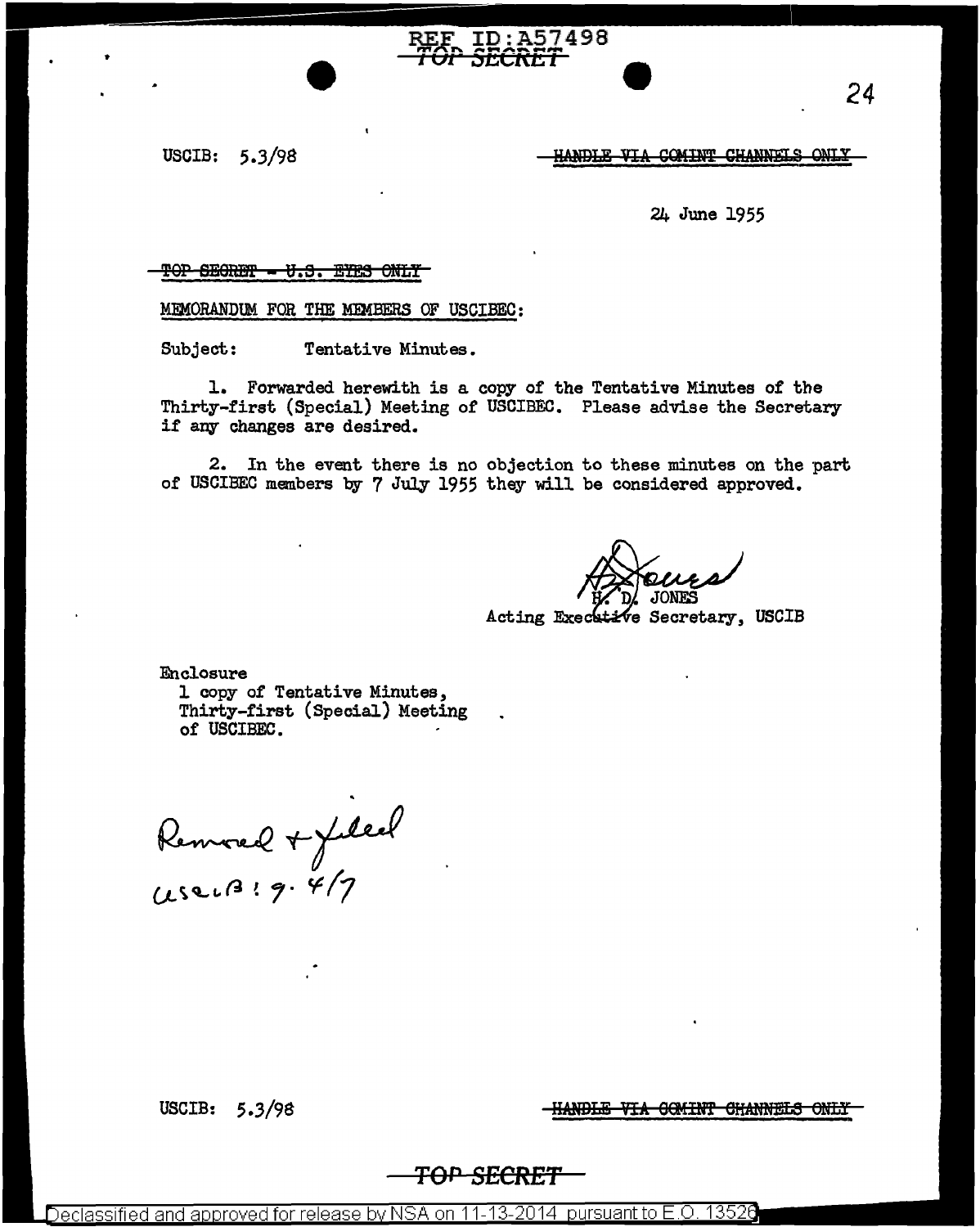## CONFIDENTIAL - U.S. EYES ONLY

I

#### MINUTES OF THE THIRTY-FIRST (SPECIAL) MEETING

REE ID:A57498

### OF THE

#### USCIB EXECUTIVE COMMITTEE

Mr. H. D. Jones, Chairman

#### PRESENT:

 $\mathbf{1}$ 

 $\ddot{\phantom{0}}$ 

J.

y.

•

 $\bullet$ 

| <b>DEFENSE:</b>     | Mr. Philip J. Patton<br>(for Mr. Willian H. Godel)                                                                       |
|---------------------|--------------------------------------------------------------------------------------------------------------------------|
| <b>STATE:</b>       | Mr. T. Achilles Polyzoides                                                                                               |
| <u>FBI:</u>         | Mr. S. Drake Ellis                                                                                                       |
| <u>NSA:</u>         | Colonel John J. Davis, USA<br>(for Captain Jack S. Holtwick, USN)                                                        |
| ARMY:               | Lt. Colonel Richard Leffers                                                                                              |
| <u>NAVY:</u>        | Commander Frederick E. Welden<br>(for Commander William F. Bringle)                                                      |
| AIR FORCE:          | Lt. Colonel Frank J. Harrold, Jr.                                                                                        |
| $GLA$ :             |                                                                                                                          |
| <b>SECRETARIAT:</b> | It. Colonel Henry C. Simmons, USAF<br>Miss Regina Otto                                                                   |
| ALSO PRESENT:       | OGA                                                                                                                      |
|                     |                                                                                                                          |
| DEFENSE:            | Mr. Robert E. Drake                                                                                                      |
| STATE:              | Mr. Robert F. Packard                                                                                                    |
| <u>NSA:</u>         | Colonel Charles M. Townsend, USAF<br>Lt. Commander Paul J. Karl, Jr., USN<br>Mr. Hugh S. Erskine<br>Mr. Milton S. Zaslow |
| <b>ARMY:</b>        | Major Arnie L. Millican<br>Mr. John F. O'Gara                                                                            |

### CONFIDENTIAL